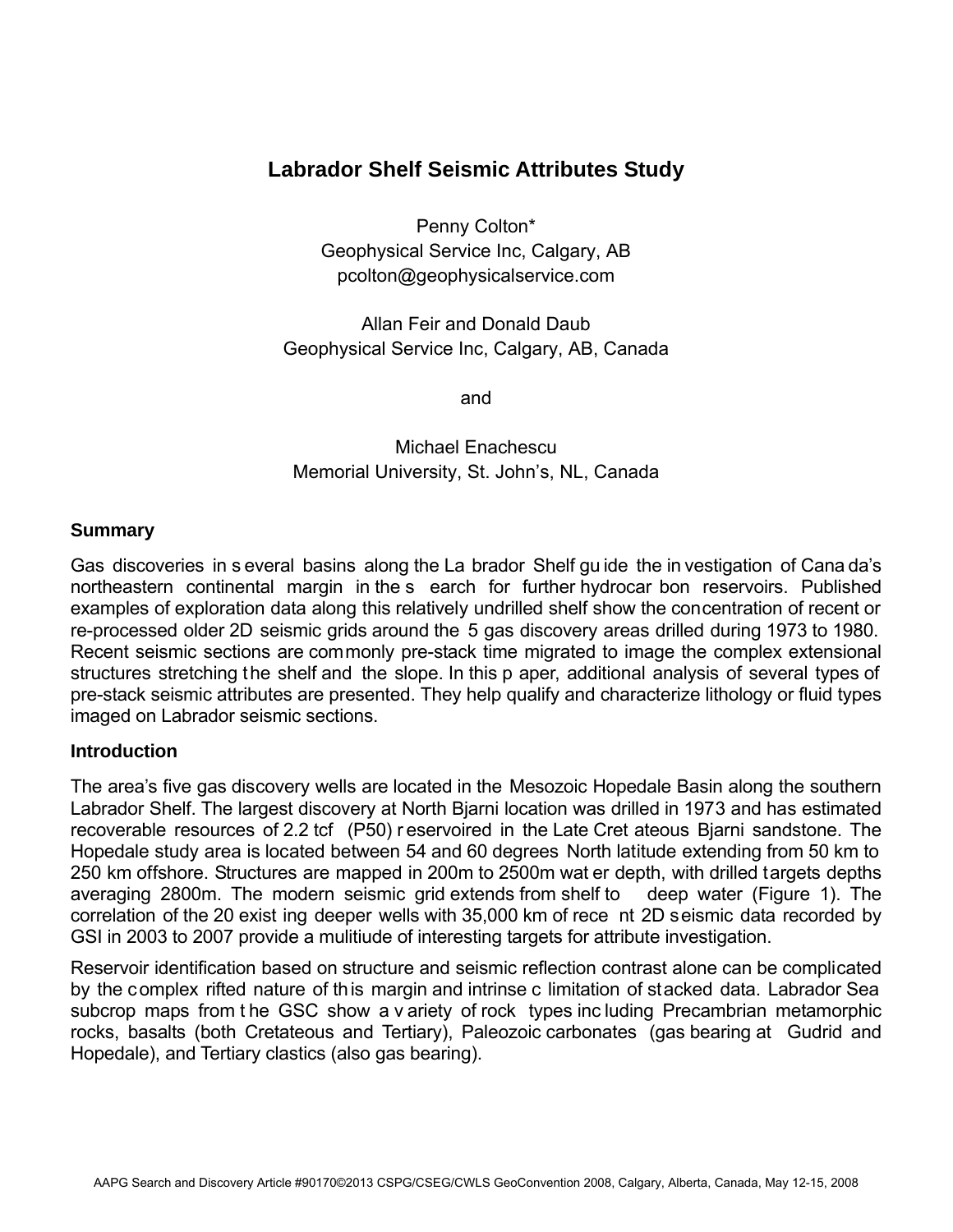

Figure1: Map of some of the 2003-2007 GSI seismic data in the study area with bathymetry and wells.

Our study objective was to inve stigate several anomalous t argets (either high amplitud e or otherwise out of the or dinary features) for identifying reservoir potential and rock or fluid type. The goal was to show how thos e attributes might ass ist the early stages of exploration planning or delineation drilling.

Several areas of the 2D dat a were compared with information from the discovery wells and further investigated using pre-stack analysis techniques. Interactive switching from post stack interpretation to "investigation" with pre-stack tracking and comparison of charact er around known geologic formations gives additional insight into the nature of undrilled features.

# **Examples**

Pre-Stack analysis, including AVO and Rock Property analysis, are used to in vestigate the petroleum geology of var ious leads and prospect s. Examples are reviewed along several markers and at s everal potential drilling locations. The results highlight the differences and similarities between several known discoveries, and undrilled locations.

### **Conclusions**

Pre-stack attribute investigation and analysis, in cluding AVO and Rock Property analysis, in conjunction with available petrophysical and well information, adds a valuable dimension to the predrill interpretation and character recognit ion of ev ents in the l ess explored, Hopedale Basin, Labrador Sea.